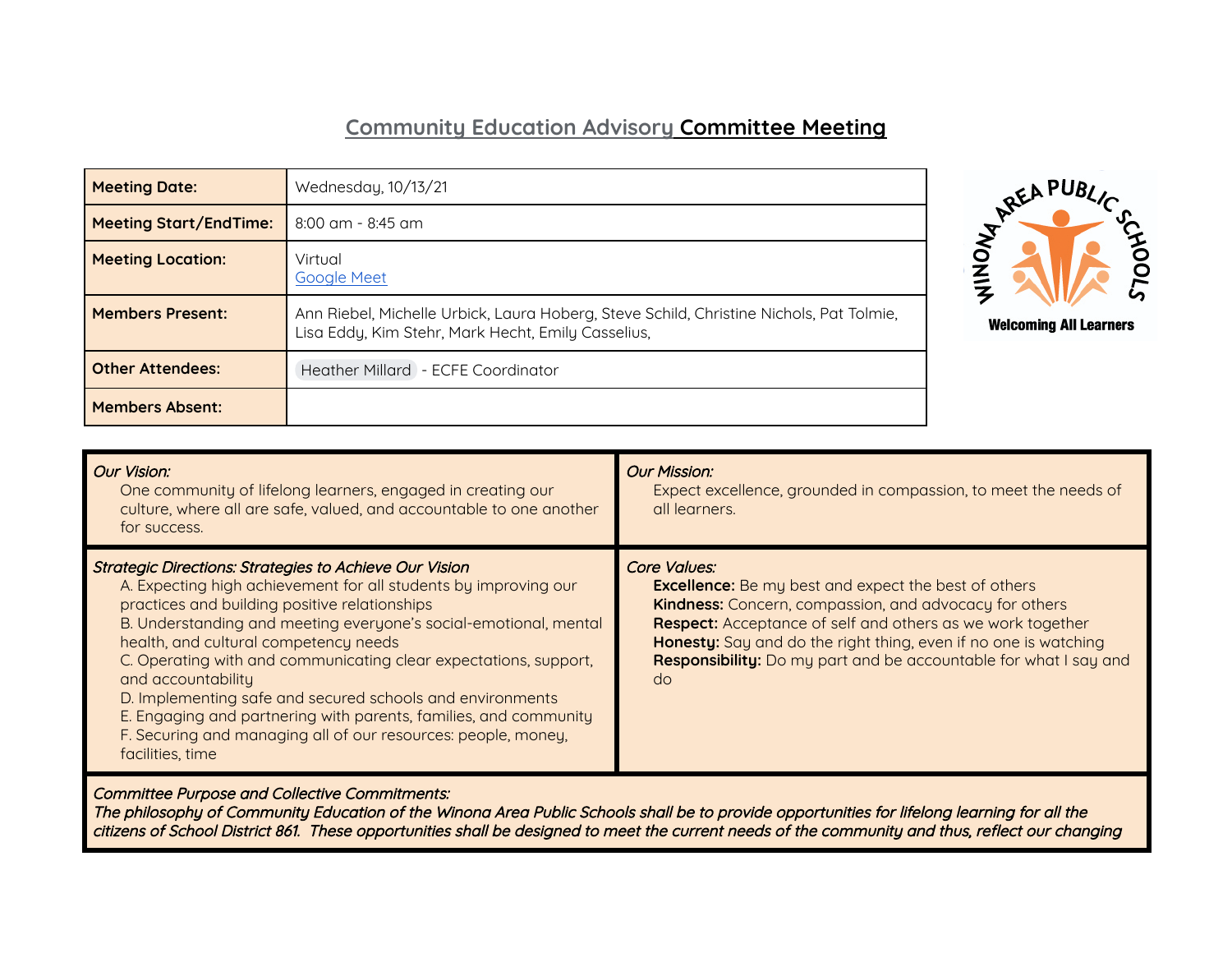society. Community Education shall promote the utilization of buildings, facilities, and personnel by and for all the residents of the school district and cooperate and coordinate activities with other agencies and organizations serving the community to maximize the use of all available resources.

The purpose of the Council shall be to advise and make recommendations to the Board of Education and the Community Education Director on the Community Education programs and activities of the District. These programs will include academic improvements, enrichments, vocational improvement, leisure, and recreational services, social services, and activities. They will utilize the School District, community, and private resources and the district facilities. They will be for all ages, social and economic groups residing in the geographic boundaries of the District.

| Agenda Item:  | Tupe:<br>(Procedural, Information,<br><b>Briefing, Action)</b> | Discussion/Action:<br>(Minutes)                                                                                                                                                                                                                                                                                   | Person Responsible:<br>(Chair) |
|---------------|----------------------------------------------------------------|-------------------------------------------------------------------------------------------------------------------------------------------------------------------------------------------------------------------------------------------------------------------------------------------------------------------|--------------------------------|
| Call to Order | Procedural                                                     | Check-In: Name, Organization, and the last thing that<br>made you smile.                                                                                                                                                                                                                                          | Laura Hoberg                   |
|               | Action                                                         | Approval of Minutes from September 15, 2021<br>Motion to Approve: Steve Schild<br>Second: Pat Tolmie                                                                                                                                                                                                              |                                |
|               | Information                                                    | <b>CE Coordinator Update:</b><br>ECFE - Heather Millard - Provided overview of ECFE<br>services and programs. Serving 32 families currently<br>and looking to increase outreach efforts and ways to<br>connect families around the community. East End<br>Rec center and Maplewood part of "Around Town<br>ECFE". |                                |
|               |                                                                | MDE Equity Magnifier to review programs<br>within Community Ed<br>Who are the racial, ethnic,<br>$\circ$<br>socioeconomic, & other marginalized<br>groups that are affected by this policy,                                                                                                                       |                                |